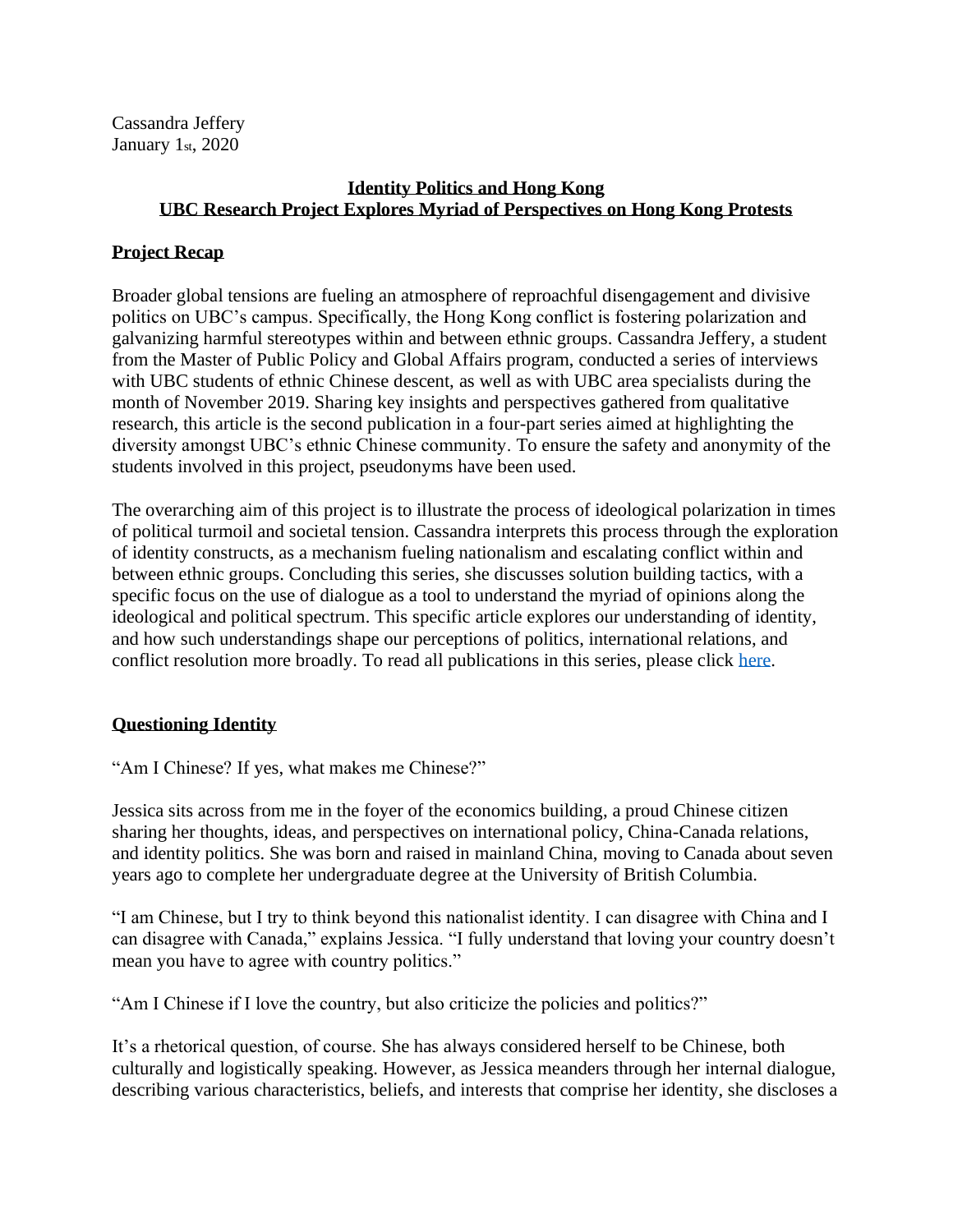burgeoning sense of anxiety. A growing dread of rejection, a feeling of not belonging to any one particular group because of her visible identity, as well as her more liberal and neutral views.

Personifying her anxiety, Jessica remembers the on-campus protests surrounding the [2014](https://www.bbc.co.uk/newsround/49862757)  [umbrella movement.](https://www.bbc.co.uk/newsround/49862757) She was an undergraduate student during this period in time, and distinctly recalls the tension between mainland Chinese students and Hong Kong students. Similar to today's political climate, in 2014 questions on identity and what constitutes patriotism were bubbling under the surface on UBC's campus. Jessica vividly describes one particular protest where a group of mainland students were planning on rallying near the student centre to sing the Chinese national anthem. This demonstration was in response to another protest organized by Hong Kong-based student organizations on campus, explains Jessica.

Feeling torn between the nationality on her passport and what she felt was her personal ideology, Jessica says she started to question what it meant to be Chinese.

"Someone basically told me, if you don't come, you're not Chinese," says Jessica, referring to her participation in the national anthem demonstration during the 2014 umbrella movement.

"I love my country, but I don't agree with being extremely patriotic," adds Jessica. "They're disagreeing with Hong Kong students, but that doesn't mean they're any more Chinese for it."

At the same time, Jessica also recognizes how her visible identity shapes outward perceptions of her beliefs, ideologies, and political leanings. She is one individual with her own thoughts and ideas, but because of her accent and her race, she is often confronted with sweeping generalizations and assumptions about her identity. This idea that your personhood is political, explains Jessica, it leads to feelings of shame and confusion.

"Our perspectives are shaped by our experiences," adds Jessica, referring to the dangerous rhetoric of stereotyping.

## **Identity Through an Academic Lens**

When one's experience is grounded within the confines of structural racism and belonging to one particular cultural in-group, identity politics can become difficult to navigate. Said another way, for any given person, identity is a nuanced composition of experiences, interests, relationships, and ideologies. These experiences, interests, relationships, and ideologies are in many ways, shaped by our social and cultural constructs. Many individuals moving between social and cultural constructs may find it challenging to navigate new experiences, interests, and ideologies that seemingly work against what is believed to be a core component of their perceived identity.

Dr. Benjamin Cheung, *Lecturer and Indigenous Initiatives Coordinator in the Department of Psychology at the University of British Columbia*, breaks this idea down further, explaining the cultural nuances in navigating identity. Central aspects of identity can be defined in terms of social relationships, and sometimes that extends to relationships with government. On the other hand, there are cultures that emphasize individual identity, based more so on individual interests and personality traits than group dynamics.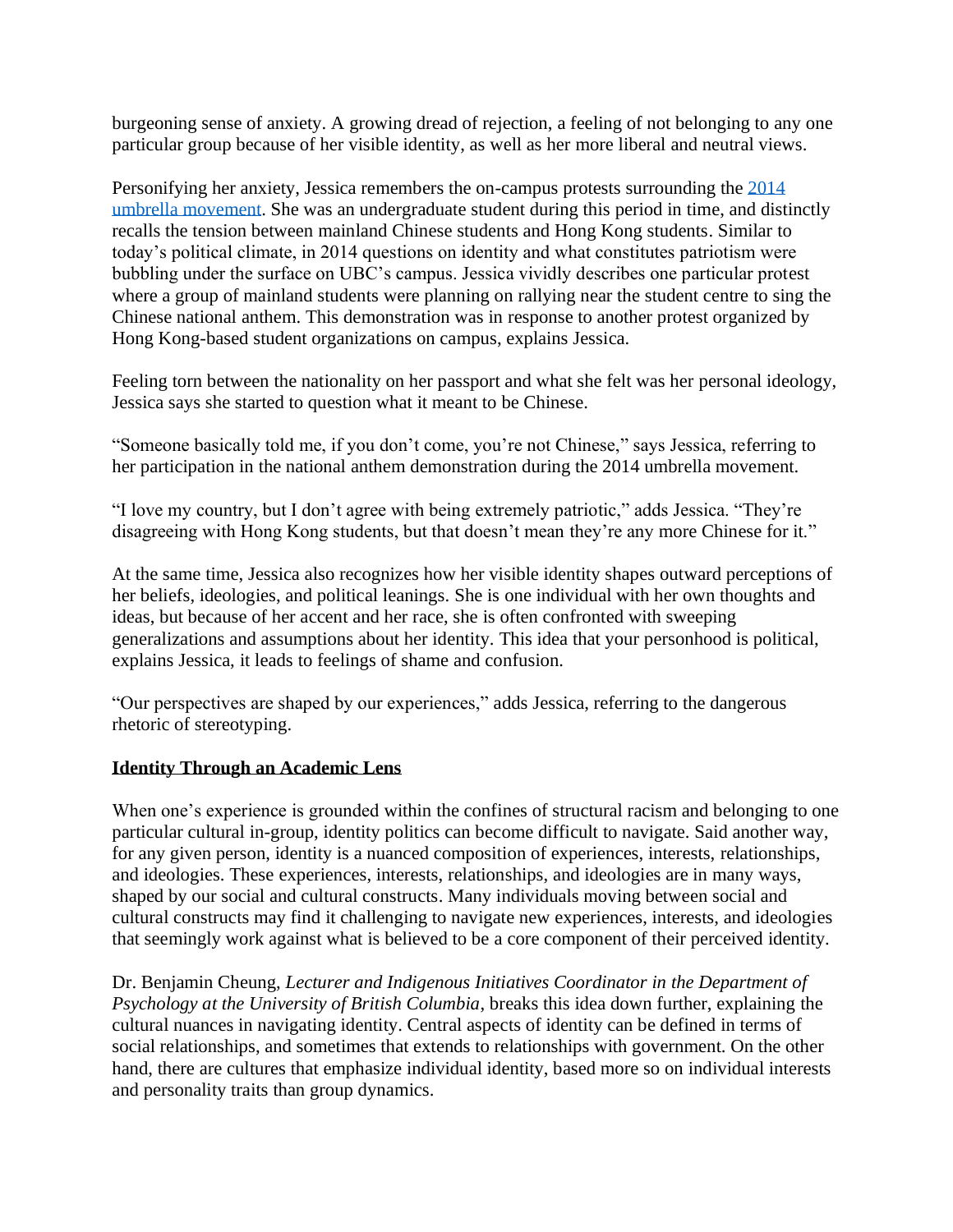Looking at the perspective of the Asian Diaspora and the Canadian child, there is this idea that identity is wrapped up in relationships, and it's really difficult to disentangle that relationship. So much so, that in some sense harming those relationships calls into question individual identity within these communities.

"Culture is essentially a process of socialization, and so when people grow and socialize to have these very different ways of identifying, of creating identities, then you can imagine how difficult it is to reconcile these differences when you have groups very much emphasizing core individual identity, as opposed to people who might be thinking about group identity," says Dr. Cheung.

Contextualizing social and cultural constructs here in Canada imposes another layer of complexity, adds Dr. Cheung, because it adds this element of "what it means to have a Canadian identity."

However, it is important to remember that within such constructs exists a myriad of diverse opinions and interpretations.

"Just as there is heterogeneity amongst Canadians in general, there's also a lot of heterogeneity amongst Chinese people from mainland China," says Dr. Cheung. "However, when one's selfidentity is tied in with national identity, then I think that creates the potential for any criticism related to country to become a direct criticism of the self. Any attack on the country, any attack on anything related to the country, is an attack on the self, for better or for worse."

## **The Challenges of Identity Constructs**

Zhang Wei, a graduate student here at UBC, says his identity as a Chinese citizen renders his pro-democracy ideology problematic within his social circle.

"Talking about Hong Kong is complex for me because I genuinely support the pro-democracy movement. I don't agree with the way the Chinese government has been abusing human rights, especially in the last six years since Xi Jingping took power," explains Zhang Wei. "I can feel the difference. I studied law in China, so I know exactly how he cracked down on NGOs and human rights organizations."

Regardless, Zhang Wei tries his best to remain neutral when discussing Hong Kong.

"The desired freedom and autonomy of the Hong Kong people is justified, but I do get worried about the level of violence the protesters are taking on. As a Chinese citizen, I also understand the level of propaganda being used on citizens by the PRC through state media and social media. It's created a huge nationalist sentiment in China, because of that I sometimes feel isolated. I worry there are few Chinese citizens that share similar thoughts as I do," adds Zhang Wei.

Like most children around the world, Zhang Wei said he never questioned his identity growing up. However, once he reached high school, he distinctly remembers exploring alternative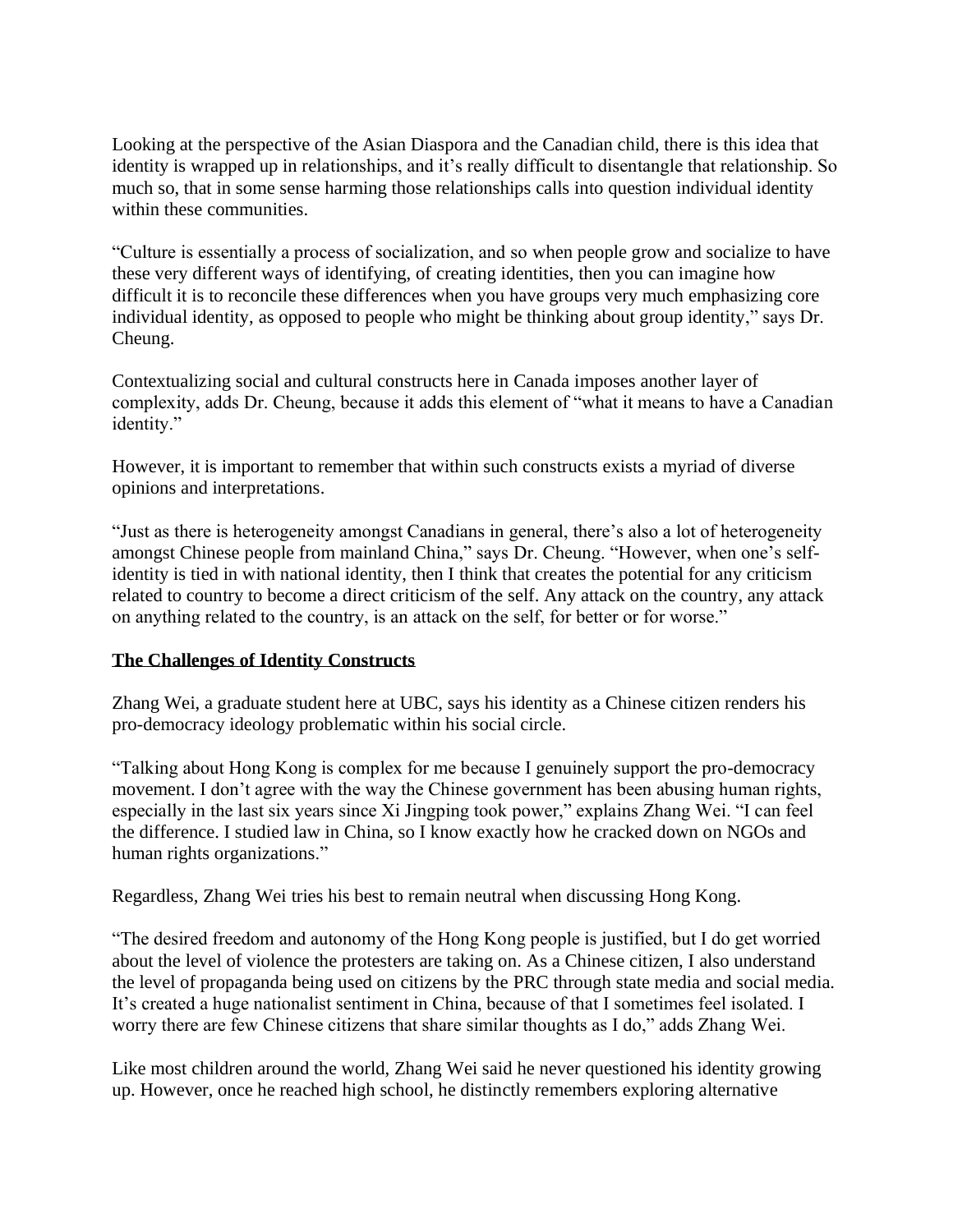ideologies and experiences. He started to question China's increasingly conservative and autocratic regime, steadily realizing that his personal beliefs conflicted with government-backed ideology.

"That realization was hard for me and I started to doubt my identity as Chinese because I started to feel isolated and ashamed. I realized I was living in a country where I could not change a thing," shares Zhang Wei. "I was going through an identity crisis. I started to think about myself as a world citizen, caring about humanity more broadly. But then I realized that's impossible because I still deeply care about Chinese society."

Zhang Wei's friend, Peter, is an undergraduate student from Hong Kong. He reiterated Zhang Wei's sentiment, suggesting identity politics, particularly for the Canadian diaspora, are complex.

"I'm ethnically Chinese, but there are of course differences, mostly language and the fact that Hong Kong is a former British colony," says Peter.

"We can have different aspects to our identity, but I don't think we should tie ourselves to government ideology," adds Peter. "Is it Hong Kong rejecting China, or is it Hong Kong rejecting the government and the PRC style of policy and rhetoric?"

Calvin, another undergraduate student here at UBC, says rejecting China and rejecting the government are one of the same, suggesting that the Hong Kong government failed to educate its constituents on the history and cultural values of China.

"There's definitely a lot of tension between mainlanders and Hong Kongers. Most people just take what the western media says about protests, which is mostly negative towards China. China isn't as bad as its portrayed. I've lived most of my life in China, and I don't feel like my free speech has been challenged. We also have protests in China, but western media probably wouldn't report on those protests because it doesn't adhere to their agenda," expresses Calvin.

"It's like a diss to China," adds Calvin, referring to the Hong Kong protestors. "They shouldn't be saying anything bad about China. Every country around the world teaches their people to love their country, so I don't understand why Hong Kong didn't teach their people."

## **Navigating Identity in the Real World**

What is identity, then? How does our identity influence our perceptions of a scenario at any given moment in time? Identity is a construct, sure, but does that render interpretations of controversial issues any less real for any one particular individual? Probably not. They are simply different ways of viewing the world, heavily influenced by social and cultural understandings of right and wrong.

Again, as the author of this series on the Hong Kong protests, it is not my place to argue what is right and what is wrong. Rather, I am highlighting the myriad of opinions and perceptions this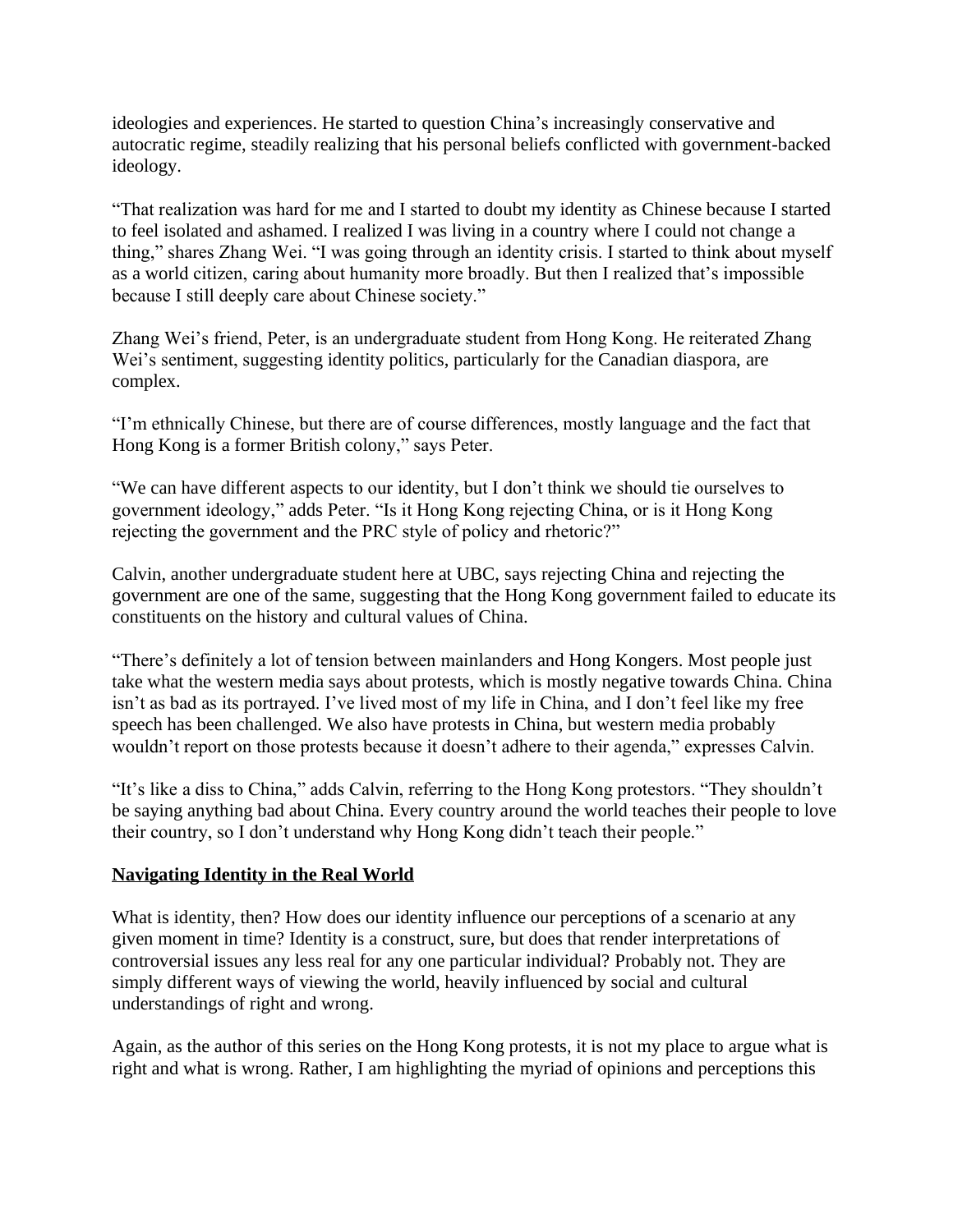subject matter elicits, exploring how society and culture simultaneously constructs and contests the identities of those voices involved.

An academic article published in *Asian Ethnicity*, written by Miu Chung Yan, Karen Lok Yi Wong, and Daniel Lai, explores the inherent diversity within ethnic groups. Essentially, the researchers analyze how difference—nationality, language, region of origin, class, politics, religion, etc—within the Chinese-Canadian diasporic community creates sub-ethnic division. Simultaneously, they explore the socially constructed nature of ethnic identities more broadly, pointing out that public discourse tends to conflate country of origin, nationality, and ethnicity.

"The members of an ethnic group can be sub-ethnically diverse and divided by different boundaries which can cause intra-group tensions. These tensions may affect the selfidentification of members of the ethnic group and the making and unmaking of the inter-group ethnic boundaries between them, as a collective, and others" (452).

The paper, titled "Subethnic Interpersonal Dynamic in Diasporic Community: A Study on Chinese Immigrants in Vancouver" fills a much-needed research gap around the diverse identity constructs comprising diasporic communities. It brilliantly illustrates what I have found from my own research: Within the Canadian context, individuals across subethnic divides share Chinese identity, willingly and unwillingly, as a minority group, but what it means to be Chinese means different things to different people (463).

We tend to understand this concept theoretically. Naturally, different experiences, cultures, religions, ideologies, family dynamics, educational backgrounds, and the like, will feed into our personal identity politics, uniquely structuring how we understand and make sense of the world. However, I'm not sure we understand this idea in a practical sense.

Whether we like it or not, every single individual will bring their own biases and pre-conceived judgements to the table. We logically understand that the person sitting across from us may have an alternative opinion that fundamentally challenges our own, and yet we simultaneously believe everything we stand for to be correct. We're all righteous, rather it's the degree of finality in our conviction that tends to wane.

Point being, tensions about Hong Kong are exacerbating underlying differences within these communities because we have socially reframed the conflict as either pro-China or pro-Hong Kong. This dichotic framing feeds into skewed perceptions of identity because individuals are categorized, either fairly or unfairly, based on certain factors: Where you originally come from, when you immigrated to Canada, generational status, and so on.

Indeed, the tension and the violence surrounding the Hong Kong protests is nothing new in the realm of social movements. Sadly, we too have read about the consequences of intense polarization and the rise of discrimination in our history books, and yet, we continue to doubt the warning signs flashing before our eyes. So, I suppose the next question should be, how do we stop the exhaustive cycle of history repeating itself?

#### **Concluding Remarks**